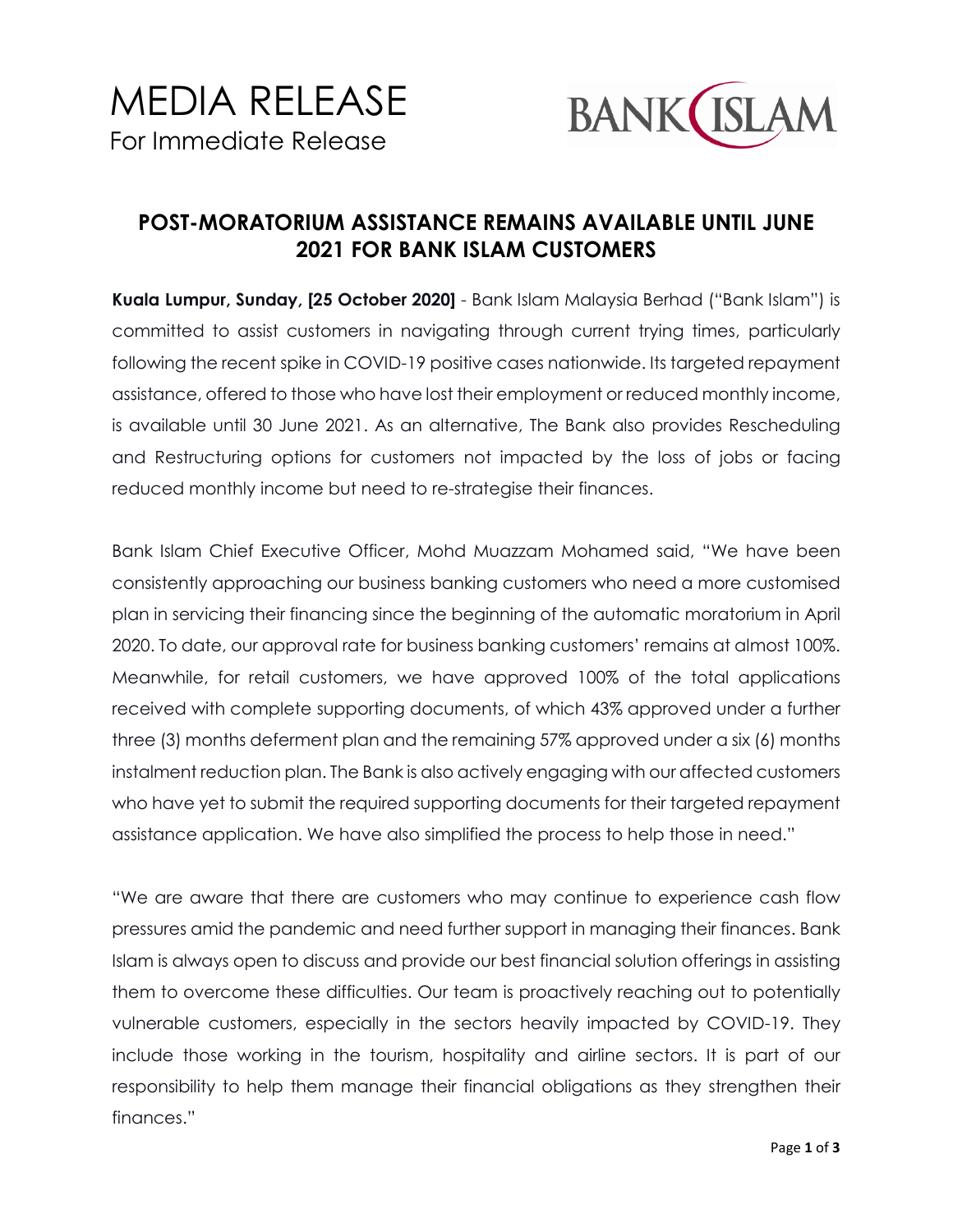He added, "Even though the six-month automatic moratorium period has ended at the end of September 2020, Bank Islam continues to assess applications from affected customers who require repayment assistance."

As of today, 98% of Bank Islam's customers have resumed servicing their financing commitment after September 2020. The repayments ensure that more liquidity and resources will be available for Bank Islam to continue providing aid to other individuals and businesses.

"On behalf of the Bank, I thank everyone for all the support given during this trying time. Bank Islam is committed to safeguarding the wellbeing of our customers and business, at the same time playing our role in supporting the country's economic recovery," Mohd Muazzam further adds.

Bank Islam assures continued banking services will remain accessible via virtual and online banking platforms throughout the Conditional Movement Control Order ("CMCO") period to meet our customers' banking needs. Alternatively, customers can call Bank Islam Contact Centre at 03- 26 900 900 or scan the QR Code below to apply for Bank Islam's post-moratorium repayment assistance:



For further information, please visit [www.bankislam.com/](http://www.bankislam.com/)COVID-19.

## **About Bank Islam Malaysia Berhad**

Bank Islam Malaysia Berhad was established in 1983 as the nation's first Islamic Bank. To date, the Bank has a network of 144 branches and more than 900 self-service terminals nationwide. To meet the diversity of the public's financial needs, Bank Islam offers more than 70 *Shariah*-based banking products and services which cater to Muslims and non-Muslims. For more information on Bank Islam products and services, visit [www.bankislam.com](http://www.bankislam.com/) or call Bank Islam Call Centre at 03-26 900 900.